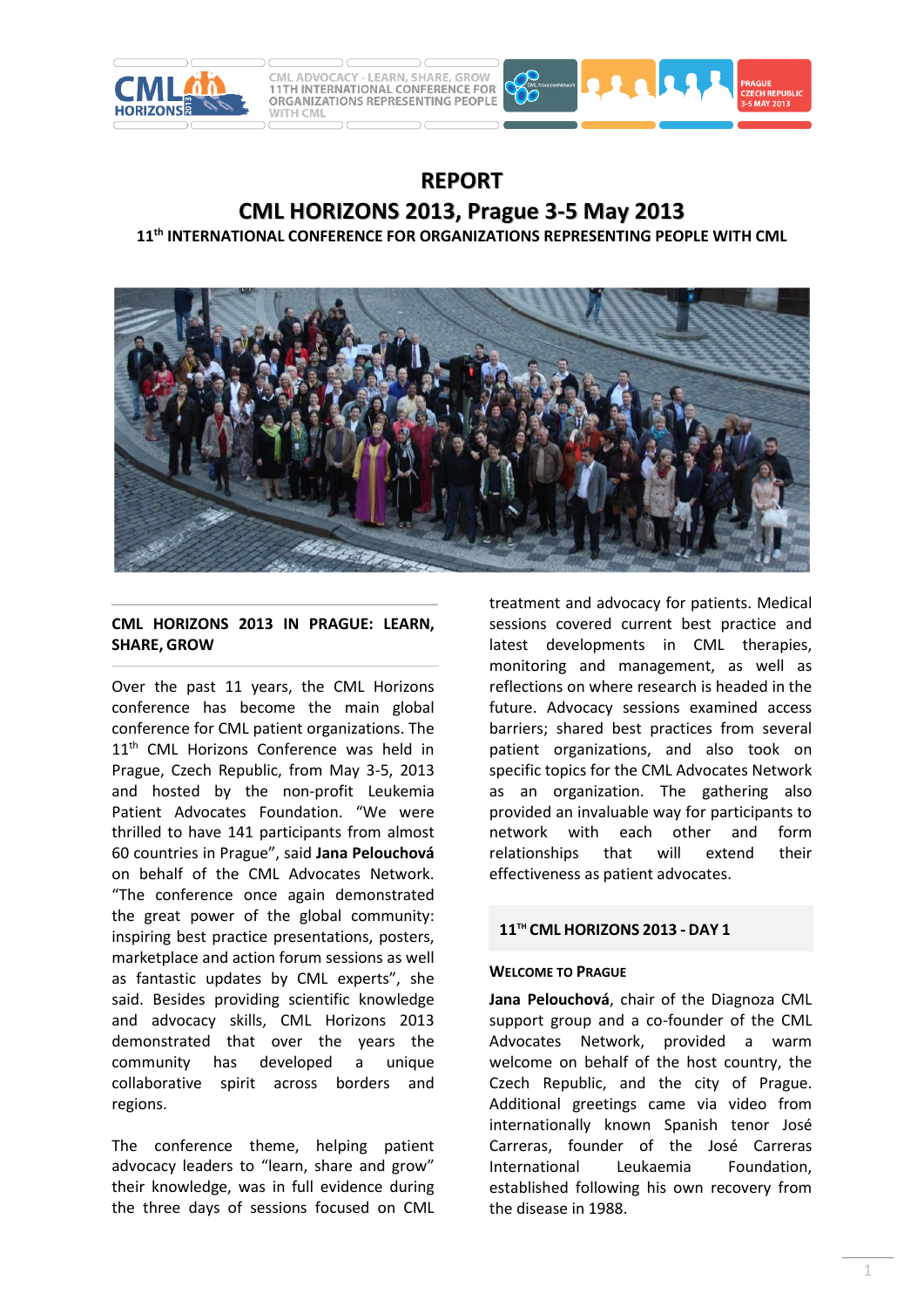



#### **CML ADVOCATES NETWORK UPDATE**

**Giora Sharf**, founder of the Israeli CML Patients Organization and co-founder of the CML Advocates Network, provided an update on the work of the CML Advocates Network and the Leukemia Patient Advocates Foundation. He noted that the CML Horizons conference has grown from 28 patient leaders meeting in 2002 to the 2013 event with more than 140 people in attendance from nearly 60 countries. Founded in 2007 by four advocates, the CML Advocates Network has grown to a vivid network that, at the time of the conference, included 73 leukemia patient organizations in 57 countries on all continents. Key drivers include a public directory of CML groups and using the virtual platform and social media to enhance communication among CML advocates to build skills, coordinate campaigns, build partnerships and share knowledge.

Network achievements were also noted, including supporting campaigns for treatment access, holding presentations at major conferences like EHA, ISH, ELN and ASH; global participation in World CML Day; development of patient-friendly summaries of ELN Treatment Recommendations for CML in 10 languages; completing two phases of an Adherence Survey with almost 2600 responses from 79 countries; conducting the CAM Survey (on the use of complementary and alternative medicine in CML); the CML Generics Survey (55 countries responded); the EHA Patient Advocacy Session; development of "Informal Partnerships" with organizations such as EHA, GIMEMA, French and German Study Groups, EBMT Nurses, "Rare Cancers Europe" and PatientPower, plus continued progress in pediatric CML through the Junior CML Advocates.

Giora stressed that participation of members make the group successful. The Network, he said, "will only be successful if members engage, contribute and drive initiatives. Together we can make the difference!"

#### **EUROPEAN PRE-MEETING**

*Chairs: Jana Pelouchová & Tony Gavin*

- **Health Technology Assessment and patient involvement from a European perspective** (Martin Visnansky, Foundation SRAK-SLOVAHTA, Slovakia)
- **Health Technology Assessment and CML: involvement in practice** (David Ryner, The CML Support Group, UK)
- **Cross border healthcare in the EU**  (Šarūnas Narbutas, ECPC / POLA, Lithuania)

While the official program of the global CML Horizons meeting started on Friday afternoon, the morning was used by the European delegates to discuss issues of specific interest in European health policy, such as European cross-border healthcare and patients' rights, as well as Health Technology Assessment.

The first part of the European pre-meeting session was dedicated to Health Technology Assessment (HTA) and value assessment methodologies deployed in Europe, presented by **Martin Visnansky**. A widely-used definition of Health Technology Assessment developed by HTAi and INAHTA and published in *International Journal of Technology Assessment in Healthcare*, is that "HTA is the systematic evaluation of the properties, effects and/or other impacts of health care technology". Its primary purpose is to provide objective information to support health care decisions and policy making at the local, regional, national and international levels. Jana Pelouchová emphasized that Health HTA is a term that patient advocates need to become familiar with, as new CML treatments are entering the market which might be subject to HTA assessment. The sessions helped to understand the concept of HTA and learn how to use the term in our daily advocacy work.

**David Ryner** presented a very practical approach to HTA, whereby he focused on his involvement in appraisals of UK's HTA body National Institute for Health and Care Excellence (NICE). David described HTA in the UK as a highly rule-bound system. This is why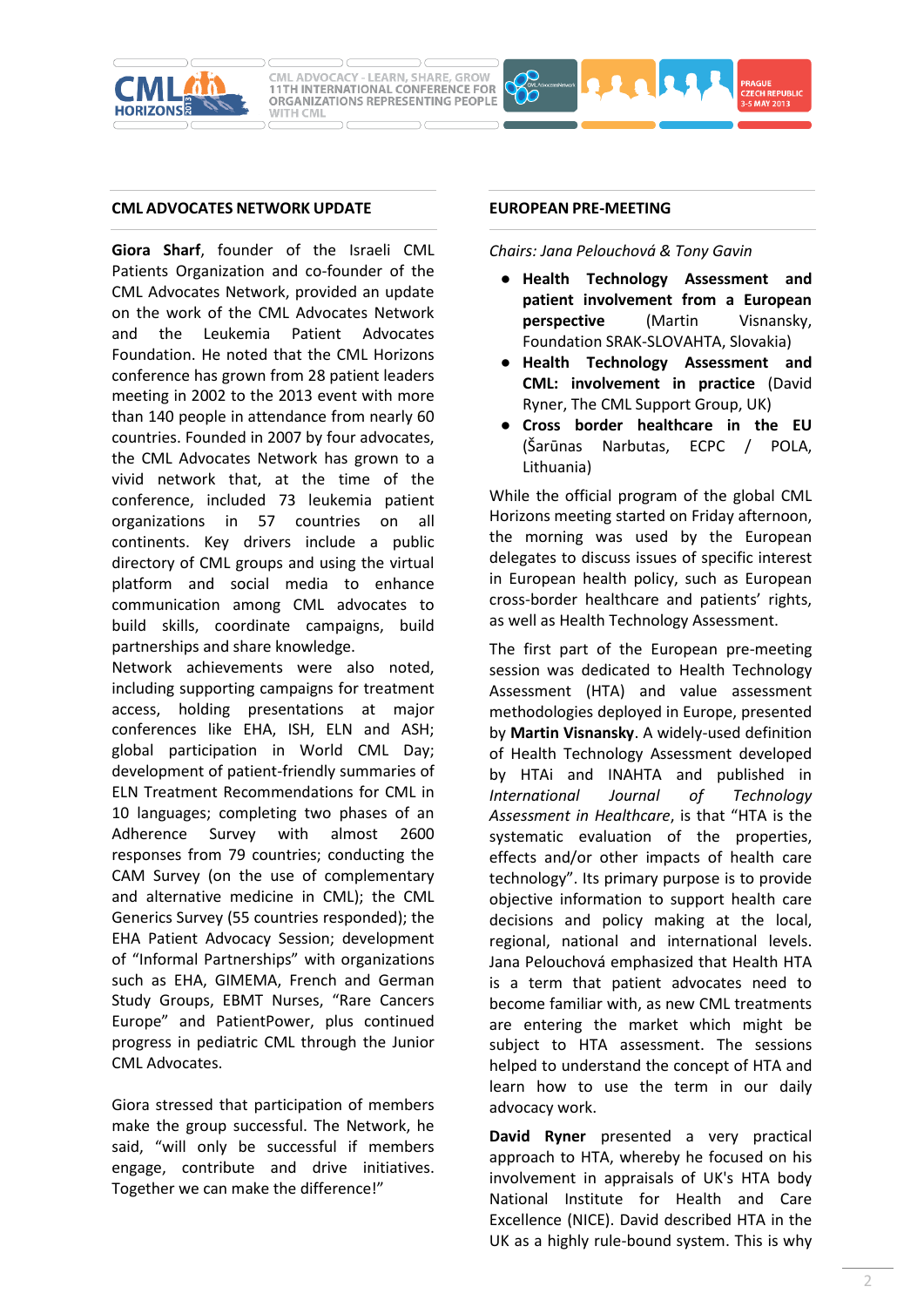

it is very important for patient advocates to understand the rules, to understand the gaps between theory and reality in patient involvement in the process, and how to utilize those gaps for advocacy. David encouraged patient advocates to engage in HTA, and emphasized that *"small gains are better than no gains"*. Getting involved is the only way to help decision makers understand the impact of disease and therapies, to raise awareness of real patients' needs, to make shared decision making on which drugs and treatments are made available a reality, and to finally give CML a priority in healthcare systems across Europe.

**Šarūnas Narbutas'** presentation on "cross border healthcare" came in a very timely manner, as a new EU legislation is framing the right of EU citizens to access health services in other EU Member States. Sarunas highlighted the new rules regarding prior authorization of cross-border health services, mutual recognition of prescriptions for drugs, and reimbursement of costs. All this is relevant for CML patients that may need to access CML treatment or clinical trials in another EU Member State. The European directive is currently being transposed into national law in all EU Member States.

# **IDEAL WORLD VERSUS REALITY: NEW CHALLENGES WITH SUBSTANDARD DRUGS & GENERICS**

*Chairs: Viji Venkatesh & Jan Geissler* 

- **Generics, Biosimilars, Copies, Substandard Drugs: Efficacy, Efficiency, Sustainable Quality? What is the Difference?** (Dr. Sabine Kopp, WHO Medicines Quality Assurance Programme, Switzerland)
- **Originals, Generics, Copies: Results of the CML Advocates Network Survey** (Jan Geissler, CML Advocates Network, Germany)
- **Actions of CML groups: Fighting against Anzovip, a generic drug** (Jelena Cugurovic, CML Association of Serbia)

Friday's first session dived into the challenges patients now face in a world of original drugs, generic drugs, copy drugs and more. **Dr. Sabine Kopp** from the World Health Organization explained the differences between generic, biosimilar and "copy" drugs, with a focus on understanding underlying principles and potential differences in quality, efficacy and safety. She said falsified medicines, both of generic and branded products, is a growing, increasingly sophisticated business. Government's role in regulating drug distribution was discussed. The lack of government commitment to create a strong medicines regulation was identified as one important factor that encourages bad quality medicines, and she highlighted the importance that patient advocates support their governments in establishing and maintaining of an efficient medicines regulatory system. Patient organizations should "promote the importance of implementation of current good practices and international standards from development to distribution to ensure quality, safety and efficacy of medicines". She also called on attendees to encourage patients to make purchases from reliable sources such as licensed pharmacies, and to report "suspect medicines", and collaborate internationally on serious events. Additional cautions for patients included making sure packages are sealed, checking package information for proper information including the drug name, manufacturer, expiration date and use instructions; not purchasing unpackaged medication; and reporting suspicious medications to a pharmacy, healthcare provider or regulatory agency.

**RAARA** 

**Jan Geissler** shared results of the recent CML Advocates Network Survey on original, generic and copy drugs which gathered 86 responses collected from 55 countries within four weeks. While original, patented drugs are available in all 55 countries, generic and copy drugs, first introduced in India eight years ago, are increasing in number and were reported to be in use by 14 countries. Jan cited steps organizations are taking to face the spreading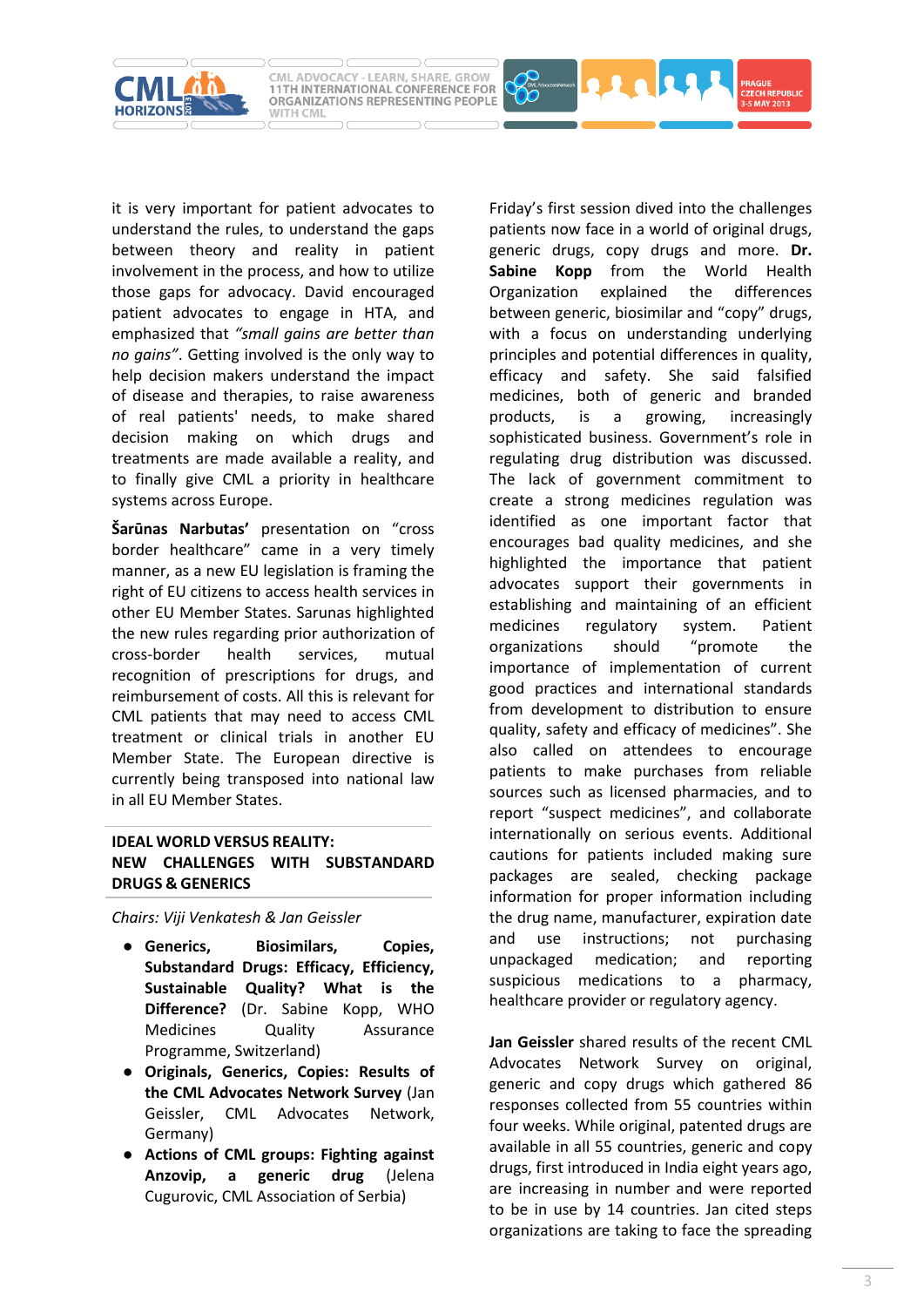of low-quality, substandard drugs. Patient groups were requested to take a close look at new drugs entering the market in order to ensure the safety of their members.

WITH CML

**CML ADVOCACY - LEARN, SHARE, GROW**<br>11TH INTERNATIONAL CONFERENCE FOR ORGANIZATIONS REPRESENTING PEOPLE

A specific example of fighting against a questionable generic drug was given by **Jelena Cugurovic**, of the CML Association of Serbia, one of the first countries in Europe in which a generic CML drug was introduced. The State Health Insurance Fund approved imatinib named Anzovip manufactured by Actavis to be used instead of Glivec. All patients on Glivec were switched to generic drug Anzovip, even though there was little information about the drug itself and its usage. It was assumed that the drug was produced in India and only repacked in Serbia. After getting no answers to formal queries of government officials, the patient group took their case to the media. CML Serbia got great support by the most important media and finally started getting some answers to their questions. Together with the hematologists treating CML patients the group very carefully monitors patients to determine if the generic drug is having a negative impact on response and the toxicity. Thanks to the CML Association of Serbia, today an increased number of patients can get a branded second generation CML drug as their treatment medication when required. Branded second generation drugs have also been made available as first line therapy. Advices for attendees included having realistic goals, acting early if rumors circulate about generic drugs so as to not lose valuable time, and to focus on ensuring that only high quality generics produced by reliable companies are introduced in their respective country.

#### **CML #1: CML UPDATE**

#### *Chairs: Anita Welborn & Zhenxi Zhong*

- **All available drugs from clinical/efficacy point of view - how do they compare?** (Dr. Gianantonio Rosti, St Orsola University Hospital Bologna, Italy)
- **All available drugs from a side effect point of view - how do they compare?** (Dr. Dina Ben Yehuda, Hadassah Medical Center Jerusalem, Israel)
- **Most potent induction, or early escalation on the most affordable drug? Context of therapy optimization and costs** (Dr. Tim Hughes, Department of Haematology at IMVS, Australia)

With seven first, second and third generation CML drugs in existence now, **Dr. Gianantonio Rosti** from Italy discussed the efficacy, or effectiveness, of the older drugs versus newer ones. Most of his talk compared clinical trial results of imatinib against nilotinib, with the second generation nilotinib showing earlier and more marked reduction of disease. He said patients with a marked decrease of disease early on (after three months) show a higher probability of reaching complete molecular response.

While tyrosine kinase inhibitors have greatly improved survival rates for CML patients, and are well tolerated by most patients, they are not entirely BCR–ABL specific, leading to offtarget side effects. **Dr. Dina Ben Yehuda** said understanding side effects is important for determining the right treatment course and tests or interventions needed to prevent additional health complications. Adverse hematologic impacts reported from imatinib, nilotinib and dasatinib include neutropenia (low white cells), thrombocytopenia (low platelets) and anemia. Other side effects reported from these TKIs include diarrhea, fatigue, headache, nausea, vomiting, peripheral edema, superficial edema, pruritus, rash, and pleural effusion. She noted that nilotinib and imatinib resulted in more reports of edema and skin problems while more pleural effusion was reported with dasatinib.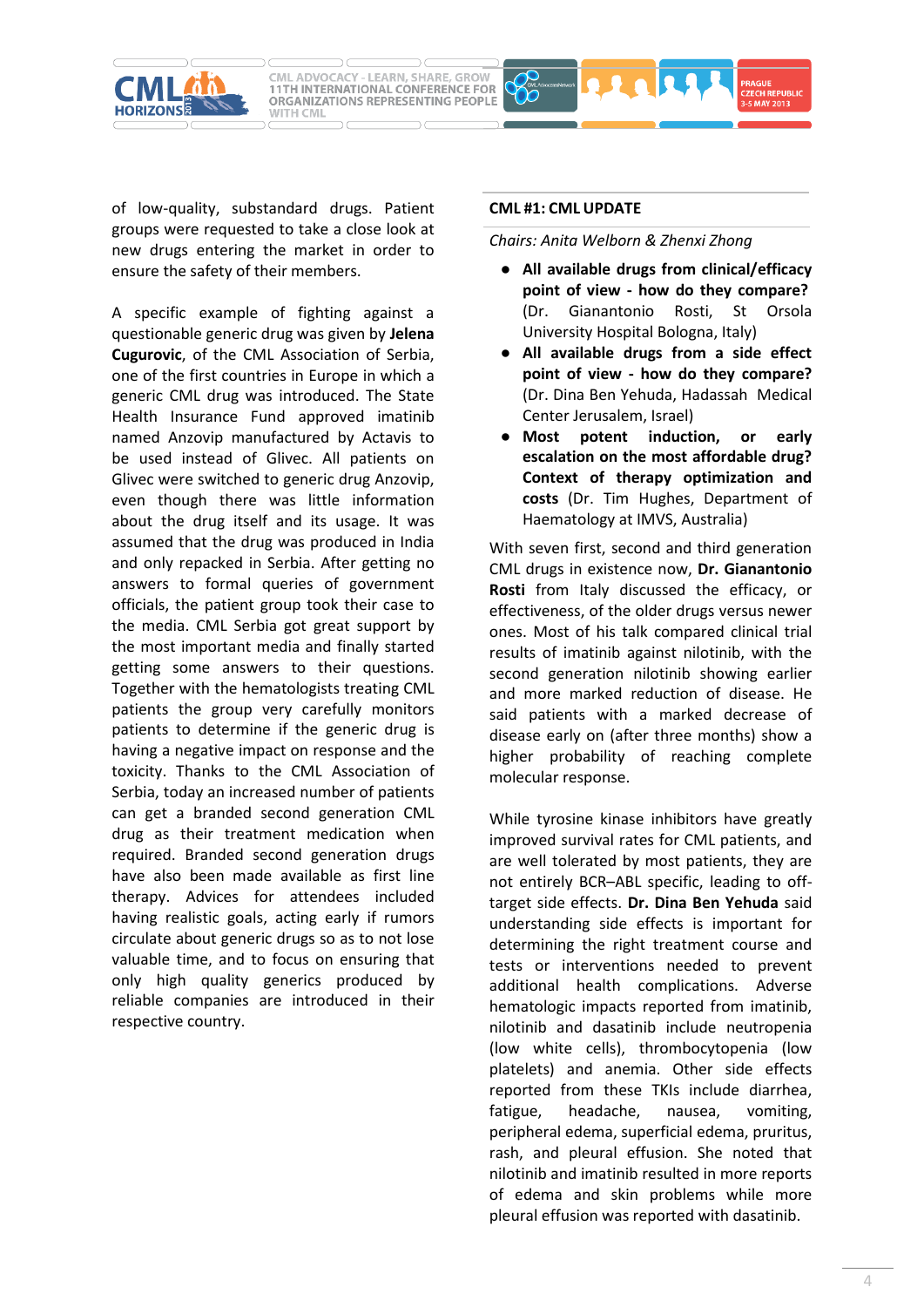

Dr. Ben Yehuda also provided an in-depth look at the facts and myths about long term adverse effects. Summarizing, she said cardiac (heart) problems are rare and mostly seen in patients with previous or underlying cardiac issues. In terms of possible immune system impact and development of another cancer, she cited a 10-year plus study at MD Anderson showing 3,000 CML patients on TKIs have the same level of infectious diseases and of secondary cancer development as the general population. Acute renal failure has been reported in some patients, but little data is available to date. A small percentage of patients are reporting memory loss and erectile dysfunction as side effects. In terms of fertility, she advised that it is now considered safe for men on imatinib to father children but that less is known about newer TKIs and men should take precautions. Women continue to be advised to work with their physicians regarding fertility and pregnancy concerns. Studies for the newest TKI, ponatinib, found side effects included low platelets, neutropenia and anemia, as well as rash, dry skin, abdominal pain, headache, constipation, hypertension, increased lipase levels and pancreatitis. For bosutinib, the BELA Trial found that gastrointestinal and liver-related events were more frequent side effects.

In summary, she said multiple clinical factors need to be taken into consideration in choosing the right TKI, including what she called the "X" factor, or the options the patient may or may not have due to the price and drug availability. She added that physicians generally feel more secure with the first TKI, imatinib, because there is more data available.

Therapy optimization while taking cost factors into consideration, also known as a "sequential approach" to treatment, was addressed by **Dr. Tim Hughes** from Australia. This approach calls for most patients to receive the better known, lower cost imatinib while higher risk patients are switched early to more potent drugs. He also addressed the question of whether use of a less potent drug will impact patients interested in the potential for treatment free status in the future. He said more evidence and information is needed to determine this, and that if the more potent drugs do provide stronger support for treatment cessation then there is a strong case for placing patients on them. On the other hand, he cautioned, if this is not supported through clinical evidence, then there is little justification for the use of more potent TKIs as frontline therapy except perhaps in selected high risk subsets of patients.

1113

The first day of the conference continued with attendee introductions, reunions and networking in a comfortable and relaxed atmosphere during a nice dinner at the conference hotel.

# **11TH CML HORIZONS 2013 - DAY 2**

CML patient advocate **Zhengchen Liu**, from New Sunshine Charity Foundation in China, got Saturday morning off to a great start by leading the group in Tai Chi, an ancient Chinese tradition that today is a graceful form of exercise. It involves a series of movements performed in a slow, focused manner, with deep breathing. Tai Chi is used for stress reduction and various health conditions, including many cancer survivorship programs today. The session refreshed attendees and helped them focus on the CML sessions ahead of them.

## **CML #2: PATH TO CURE AND TREATMENT-FREE SURVIVAL**

*Chairs: Greg Stephens & Niko Lamberts*

● **Does transplant still have a role? News in transplant? How to treat advanced disease? Transplant+TKI combination?** (Dr. Jane Apperley, Imperial College London, UK)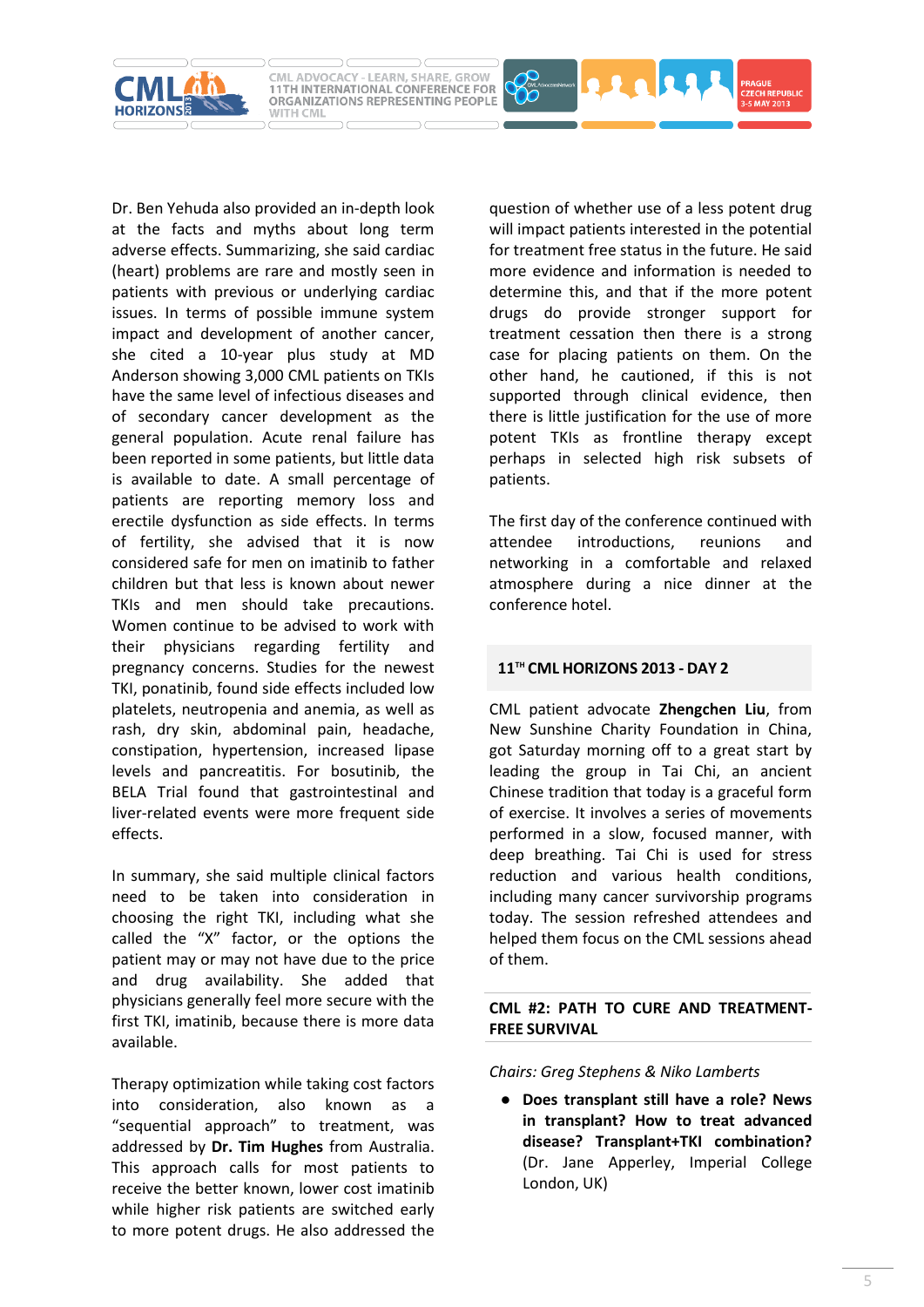



- **Latest experience from STOP Trials** (Dr. Tim Hughes, Department of Haematology at IMVS, Australia)
- **What is the "real" cure? Is stopping really a feasible approach?** (Dr. Dina Ben Yehuda, Hadassah Medical Center Jerusalem, Israel)

**Dr. Jane Apperley** provided an overview of the historic and current role transplant plays in CML treatment through a series of case studies, showing that while the percentage of patients having transplants has markedly decreased it is still the only course of treatment for some patients with advanced disease. Her key point was that while transplants are rare today they must remain an option for the CML patients who need them and to identify those who would benefit much earlier in the process instead of after patients have failed multiple TKIs, which makes the transplant process more complex**.** 

**Dr. Tim Hughes** focused on data from clinical trials exploring treatment free remission or treatment-free remission, also known as STOP trials. He shared arguments being made in the medical community both for and against TFR as a goal for patients, and stated that there is not enough data at this time to reach a clear answer. He said further studies are needed, and two international trials started recruiting patients in early 2013. The global medical community is moving toward a new medical management model for CML in which the goal would be to manage the initial aspects of treatment during the first years of treatment so the patient is best positioned to achieve a sustained CMR (Complete Molecular Response) and go off therapy.

**Dina Dr. Ben Yehuda** shared the differing view on a "real cure" for CML. While some view stopping the progression of disease, or an "operational cure" as acceptable, others define a true cure as including the elimination of leukemic stem cells. She stated that "operational cure" is being achieved now for most patients, but additional research is needed to make it clearer which patients can safely stop therapy and to determine how to eliminate leukemic stem cells.

#### **EXPERTS MARKET PLACE**

The Expert Marketplace is a series of interactive session with very short, speaker presentations followed by concise, focused discussions. The purpose is to provide participants with the opportunity to discuss topics with experts in an informal small group setting. Participants could choose three out of the following four topics offered:

- **Using the Internet for CML advocacy** (Kris Griffin, "Access CML Drugs" Blog, UK)
- **How to Advocate to Policy Makers** (Nicola Bedlington, European Patients' Forum)
- **Working with Pharma** (Sandy Craine, CML Support UK; Helen Roberts, Novartis Oncology)
- **How to Run a Patient Group Meeting** (Viji Venkatesh, The MAX Foundation, India; Markus Wartenberg, Das Lebenshaus e.V., Germany)

In these sessions, which were repeated so attendees could attend multiple presentations, practical advice was given to help advocates when they returned to their home countries. Blogger **Kris Griffin** showed how he uses the Internet and Social Media for CML advocacy, and also blogged each day of the conference. **Nicola Bedlington** explained how to advocate to policy makers and gave practical examples on how to bring forward political messages proactively and reactively, when to provide scientific or anecdotal evidence, and when to advocate for their own disease and when better to address the broader picture through alliances like the European Patients' Forum. **Sandy Craine** and **Helen Roberts** shared examples of how a UK CML patient group works within government regulations and other requirements to obtain financial support from pharmaceutical firms while also maintaining the independence of the patient group. **Viji Venkatesh** and **Markus Wartenberg** gave pointers on how to organize and conduct face-to-face support meetings for CML patients.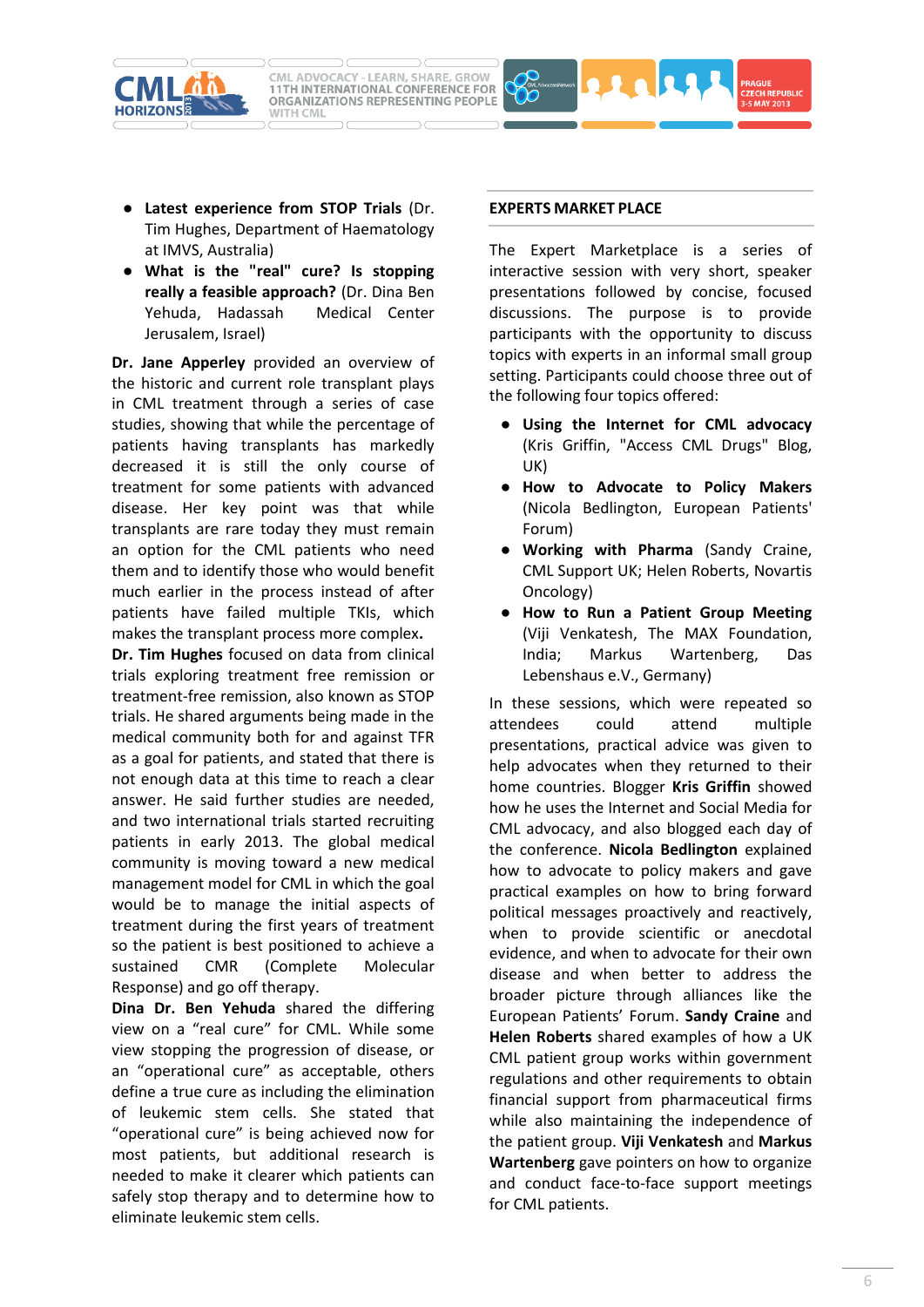



*Chairs: Sandy Craine & Jan De Jong*

- **CML and Quality of Life: What is the impact of life-long CML therapy on Quality of Life?** (Fabio Efficace, GIMENA, Italy)
- **Results from our Global CML Advocates Adherence Survey** (Giora Sharf, CML Advocates Network, Israel)
- **CML and pregnancy, how to plan a family** (Dr. Jane Apperley, Imperial College London, UK)

**Fabio Efficace** started off the session, stating that there is little evidence now on the quality of life (QOL) impact that targeted therapy has on the physical and mental health of patients, that this area requires urgent attention, and will be the next key focus of CML research. He stated that physicians tend to underestimate the burden of symptoms experienced by patients. He also shows a recent study, published in *Leukemia* (conducted by his research group), demonstrating that, out of all symptoms reported by patients receiving long-term imatinib therapy, fatigue is the crucial one greatly impairing patients' life.

QOL concerns were further addressed by **Giora Sharf** as he reported results on the Global CML Advocates Adherence Survey. Those with low adherence perceive their QOL to be affected, worry about the long term effects of treatment and have less understanding of the consequences of skipped doses. Those with higher adherence were more satisfied with the information they received and also perceived their medical team members to be approachable. Recommendations coming from the study include the use of reminder tools, stronger patient education, focused attention on patients most at risk and working with physicians to help them play a stronger, supportive role in counseling patients about adherence.

Fertility and pregnancy were discussed by **Jane Apperley**, who emphasized that fertility should be taken into consideration at the time of diagnosis for those who wish to conceive. She reported on a study of 60 pregnancies in partners of men on imatinib that found no suggestion of any problems in conception, pregnancy, and delivery or of any increase in congenital abnormalities. For female CML patients, the situation is different, with outcomes for women on imatinib during pregnancy including fetal abnormalities and spontaneous abortions, as well as normal live infants. Advice for women will vary depending on the state of disease and disease response. Generally the deeper the female patient's level of response prior to stopping treatment for pregnancy, the more likely she is to get it back when she resumes treatment. There is little hard data at this time on the impact of second and third generation TKIs on pregnancy and her advice was for the female patient to stop treatment or postpone its initiation.

**RAARA** 

## **BEST PRACTICES IN CML ADVOCACY**

- **Rising Sun, a Network of CML advocates from the Asia-Pacific region** (Rod Padua, Touched by Max, Philippines)
- **Counseling sessions with haematologists as volunteers for patients** (Milena Remic, Slovenian Lymphoma and Leukemia Patient Association)
- **Advocacy networking - Joining forces with like-minded organizations to spread cancer awareness** (Ferdinand Mwangura, Henzo Kenya)
- **CML Life Africa** (Bahija Gouimi, Amal, Morocco)
- **What is My PCR? A global awareness campaign** (Pat Garcia-Gonzalez, The MAX Foundation, USA)
- **Quality of Life Survey** (Cheryl-Anne Simoneau, The CML Society, Canada)

The sharing of best practices was very popular at the conference. **Rod Padua** showed how Rising Sun has grown into a community-driven group uniting 18 organizations from 25 countries from the Asia-Pacific region to focus on CML patient support. **Milena Remic** detailed a "hematologist counseling" program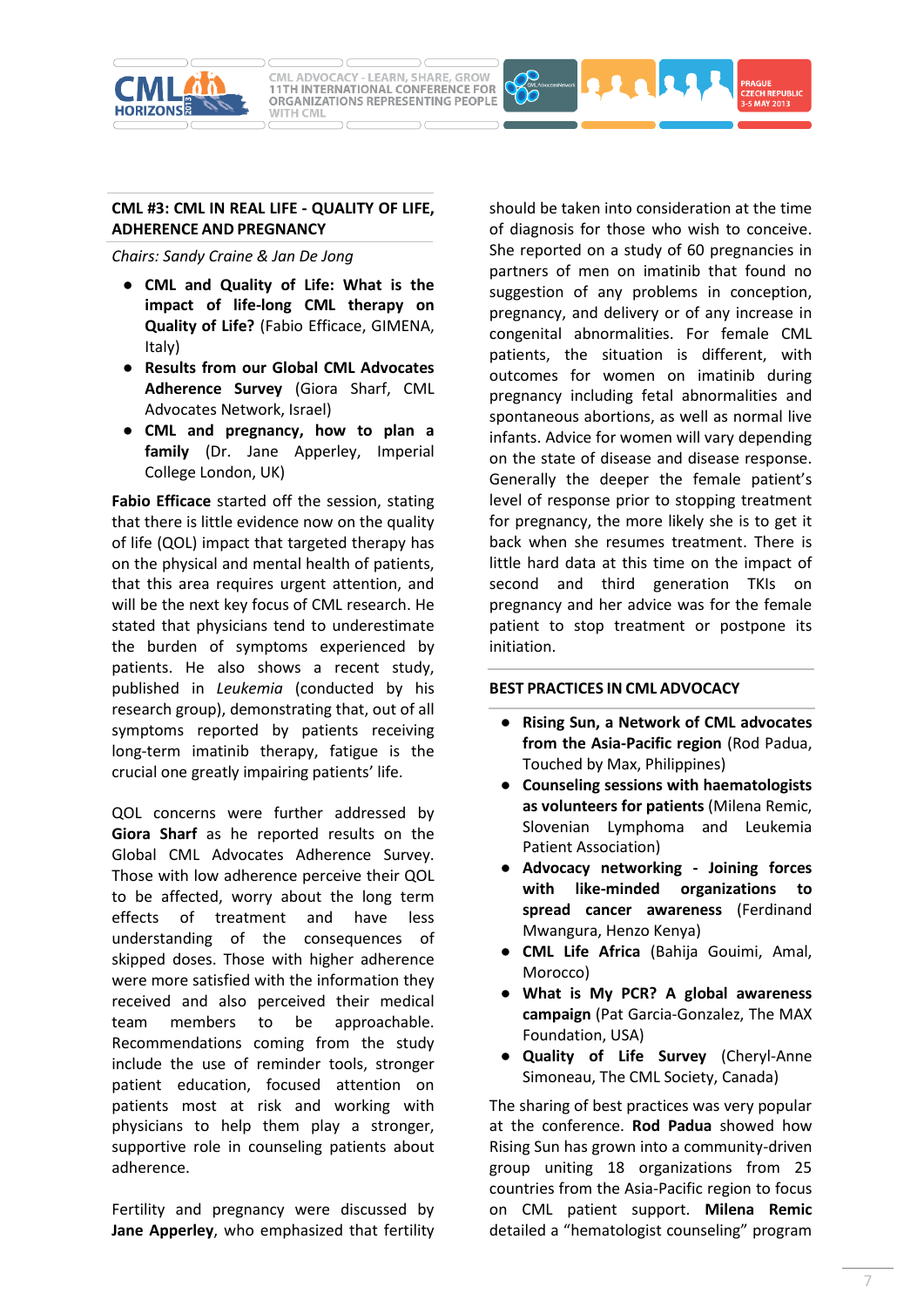

to informal meetings with a hematologist who volunteers to counsel patients by providing detailed educational information about the disease and living with CML. **Ferdinand Mwangura** gave an example of increasing visibility and effectiveness by partnering with other cancer organizations, which his group did for a cycling race. **Bahija Gouimi** spoke about the formation of "CML Life Africa" which brought patient advocacy leaders from 12 African countries together for the first time in 2012, has established ongoing communications between the groups, is now reaching out to others and will hold a collaborative workshop in late 2013. **Pat Garcia-Gonzalez** provided details on the "What is My PCR?" initiative, a patient-driven global awareness campaign to increase awareness of the need to regularly monitor CML treatment results with a goal of optimizing clinical outcomes. More than 32,000 campaign buttons have been distributed and 36 organizations are now partnering in the campaign. A special moment came when Pat pointed out that one of the conference attendees, Kitti, was the inspiration for the campaign and he stood up to the group's applause and recognition. **Cheryl-Anne Simoneau** shared results of a multi-country patient survey on quality of life. The QOL II study takes a deeper look at key QOL indicators that were highlighted from the 2008 study, which was presented at a satellite symposium at the American Society of Hematology (ASH) conference. Respondents reported marked declines in their quality of life since starting treatment, including 40% of patients reported that household income was lower. The study also disclosed serious issues regarding patient knowledge of treatment milestones or the need for adherence. A key finding was that the better the side effect management, the better the rate of adherence, response and quality of life. An Abstract for the study has been submitted to several organizations for full presentations at medical conferences in the near future.

offered to patients in which they are invited

WITH CML

### **CML STEERING COMMITTEE ELECTIONS**

22223

The CML Horizons conference is governed by a global steering committee consisting of CML patient advocates from North America, Latin America, Asia, Europe, Middle East and Africa.

Those elected or re-elected to serve a two year term at the 2013 meeting were:

- Anita Welborn (USA, for North America)
- Bahija Gouimi (Morocco, for Africa)
- Mina Daban (France, for Europe)
- Pat Garcia-Gonzalez (USA, for Latin America)
- Zhengchen Liu (China, for Asia-Pacific)

Additional Steering Committee members are:

- Giora Sharf (Israel/Middle East)
- Jan Geissler (Germany/Europe)
- Jana Pelouchová (Czech Republic/Europe)

The audience gave great applause to the Steering Committee's work over the past two years, and special thanks were expressed to Euzebiusz Jan Dziwinski from Poland whose term on the Steering Committee ended at the meeting.

## **A RELAXING EVENING AT THE HEART OF PRAGUE**

After a full day of learning, attendees were ready to relax and gathered outside the hotel for dinner. To their delight, transportation was via the city tram winding along cobblestone streets and past magnificent buildings, glamorous shops, residential areas, beautiful monuments and more, giving a good view of the beautiful city of Prague. With 1.3 million residents, the historic city is at the center of the Czech Republic in Central Europe.

Dinner took place at the Kaiserstein Palace, originally built in1654 and now a historical landmark. The group was treated to a special reading of the children's book, *Máximo and the Big C*, by author Viji Venkatesh (The MAX Foundation, India), with the support of María Isabel Gómez (ASAPHE, Venezuela) and The MAX Foundation, USA. The book tells the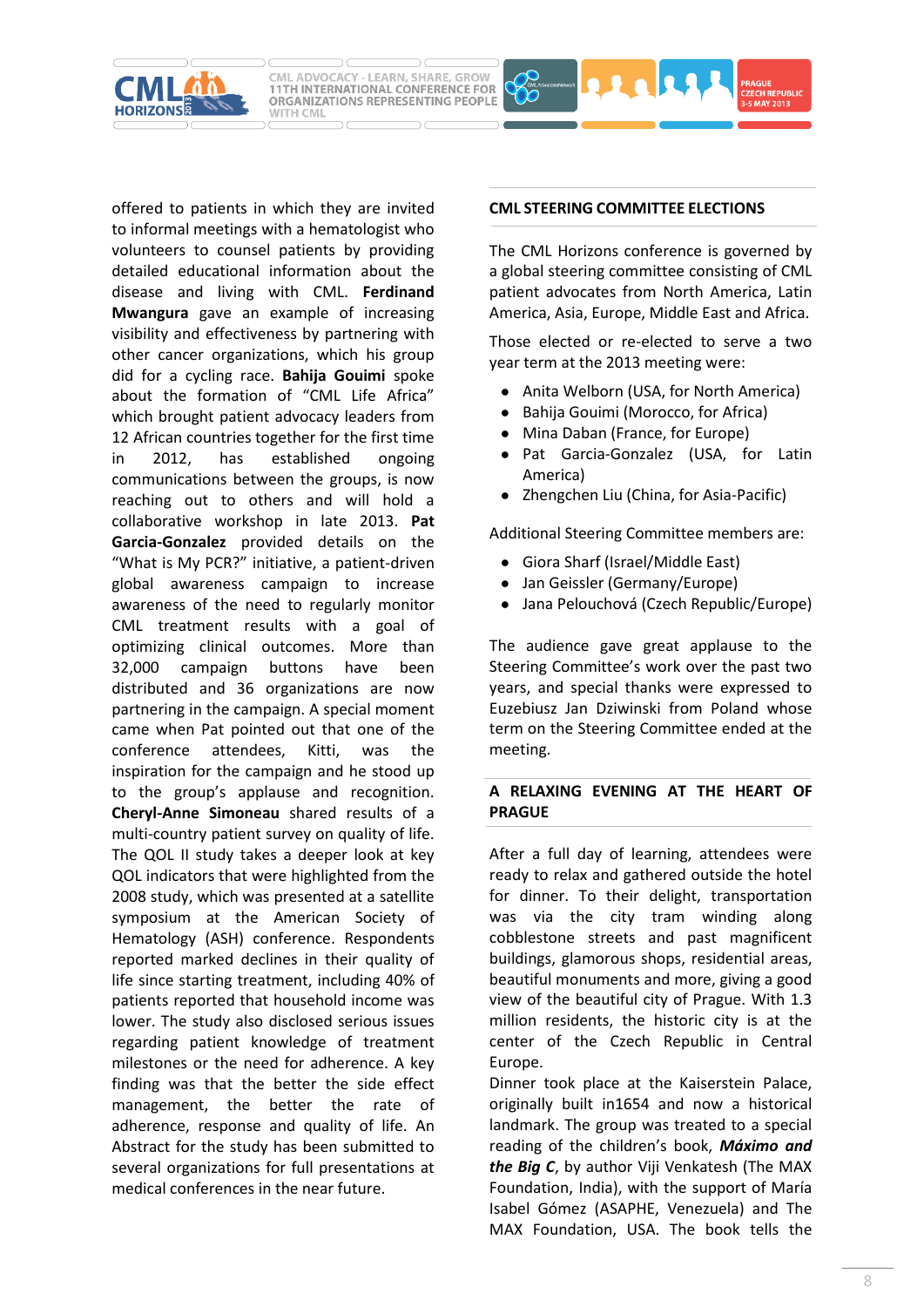

story of how Máximo, a little sparrow, is able to overcome his fear of flying in order to help others. The moral of the story is that we all have the strength inside of ourselves to overcome the fear of a cancer diagnosis; and that it is by giving ourselves to others that we defeat the Big C. The evening also included

great food, conversations and networking.

# **11TH CML HORIZONS 2013 - DAY 3**

# **CML #4: MONITORING & GUIDELINES**

*Chairs: Pat Garcia-Gonzalez, Giora Sharf* 

- **The basic monitoring before we can talk about "cure"** (Katerina Machova-Polakova, Institute of Hematology and Blood Transfusion Praha, Czech Republic)
- **New and Advanced Monitoring Techniques – and Their Costs** (Dr. Tim Hughes, Department of Haematology at IMVS, Australia)
- **What Do the Treatment Guidelines Say? Update on the New ELN, NCCN Recommendations** (Dr. Gianantonio Rosti, St Orsola University Hospital Bologna, Italy)

**Katerina MachovaPolakova** provided an overview of cytogenetic and molecular monitoring of CML patients, as well as the basics of mutations testing and monitoring. She said cytogenetic testing is of most value in the diagnostic process and until complete cytogenetic response achievement during the treatment while molecular monitoring is critical for measuring deeper responses and early detection of development of resistance and/or disease progression.

**Tim Hughes** discussed the future of CML molecular testing, and shared information on the Cepheid GeneXpert instrument as next generation BCR-ABL testing. This system is automated, highly accurate, and can produce reports in two hours. The unit controls for variations between samples and also standardizes results reporting to the International Scale. Sensitivity is comparable to current testing, but a new version is in development that is expected to be able to

increase the sensitivity of BCR-ABL1 detection by 1 log to 4.5.

**Gianantonio Rosti** provided an update on new ELN (European Leukemia Net) and NCCN (US) guidelines for physicians in the treatment of CML. ELN expert recommendations had just been accepted for publication on the journal *Blood*. He highlighted that clinical data generated during the last 5 years have confirmed that achieving earlier responses (at 3 and 6 months after starting the treatment) is associated with a significantly reduced probability of a progression of the disease and a significantly better long-term outcome. The importance of early responses has now been reflected in the new ELN Recommendations.

## **ADVOCACY IN ACTION: THE ACTION FORUM**

# *Chair: Kathy Redmond*

These sessions, known as the CML Advocacy Marketplace, provide participants a "marketplace island setting" with the opportunity to learn about, and get involved in, key advocacy initiatives that impact the global CML patient community.

- **How to Increase Engagement on World CML Day** (Kathy Redmond, Educational Consultant, Switzerland & Erin Schwartz, The MAX Foundation, USA)
- **Increasing Capacity in CML Groups, Introducing Training** (René Steuer, Brazilian Association of Fundraising Executives)
- **Call for Better Care: Updating the Baveno Declaration** (Pat Garcia-Gonzalez, The MAX Foundation, USA)

While attendees went to the breakout session of choice, they learned the results of all three sessions in the follow up report which followed. **Erin Schwartz** reported that the group focused on World CML Day agreed on the need for collaboration among advocacy groups, including sharing a mutual theme for the day for global "awareness" while implementing "action" at the local level. A working group is being formed to fine tune